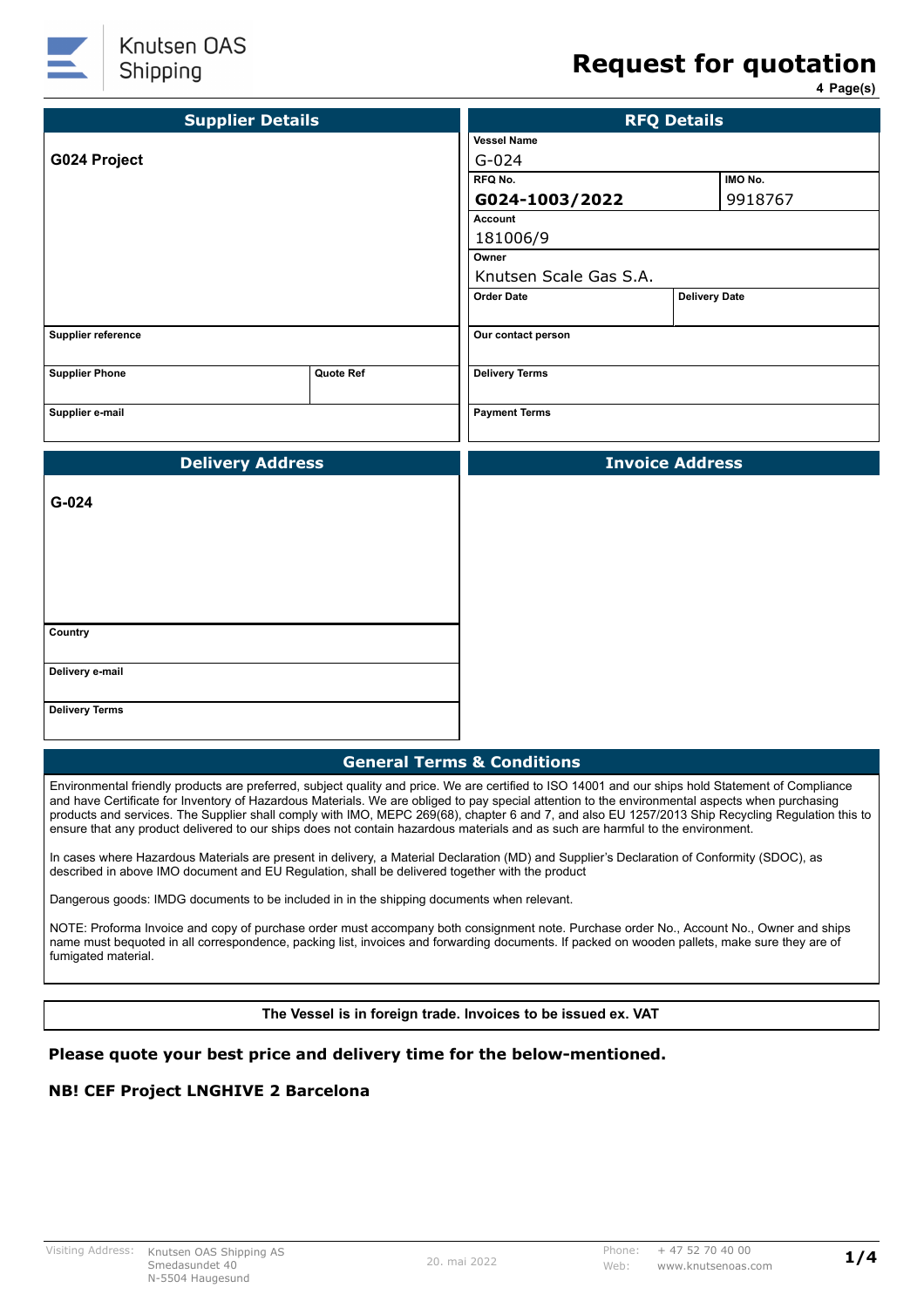

## **G024-1003/2022**

|                          |                                |         |                                        |                                                                 | 2/4                             |
|--------------------------|--------------------------------|---------|----------------------------------------|-----------------------------------------------------------------|---------------------------------|
|                          |                                |         | Items below are ordered for component: |                                                                 | <b>Component Specification:</b> |
| Name<br>Maker            |                                |         |                                        | : 707.01 - High Pressure Compressor (BOG)                       |                                 |
| Type                     | : 2KL140-2D_1                  |         | : Burckhardt Compression               |                                                                 |                                 |
|                          | Serial No : 103475             |         |                                        |                                                                 |                                 |
| L.no                     |                                | Qty UOM | <b>Description</b>                     |                                                                 | <b>Suppliers Reference</b>      |
|                          |                                |         |                                        |                                                                 |                                 |
|                          |                                | 1 SET   |                                        | Connecting rod bearing half (2 pcs.= 1 bearing)                 |                                 |
|                          |                                |         | Maker:<br>Type:                        | <b>Burckhardt Compression</b><br>2KL140-2D_1                    |                                 |
|                          |                                |         | Part No:                               | M40310                                                          |                                 |
|                          |                                |         |                                        |                                                                 |                                 |
|                          |                                | 2 PCE   |                                        | <b>Gasket for suction valve cover</b>                           |                                 |
|                          |                                |         | Maker:<br>Type:                        | <b>Burckhardt Compression</b><br>2KL140-2D 1                    |                                 |
|                          |                                |         | Part No:                               | C22015                                                          |                                 |
|                          |                                |         | Specification: 2nd stage               |                                                                 |                                 |
|                          |                                | 4 PCE   |                                        | Gland ring no. 1                                                |                                 |
|                          |                                |         | Maker:                                 | <b>Burckhardt Compression</b>                                   |                                 |
|                          |                                |         | Type:                                  | 2KL140-2D_1                                                     |                                 |
|                          |                                |         | Part No:                               | C50124                                                          |                                 |
|                          |                                | 2 PCE   |                                        | Locking disc for non-return valve                               |                                 |
|                          |                                |         | Maker:                                 | <b>Burckhardt Compression</b>                                   |                                 |
|                          |                                |         | Type:<br>Part No:                      | 2KL140-2D_1<br>L20350                                           |                                 |
|                          |                                |         |                                        |                                                                 |                                 |
|                          |                                | 2 PCE   |                                        | Oil shield for piston rod, complete                             |                                 |
|                          |                                |         | Maker:                                 | <b>Burckhardt Compression</b>                                   |                                 |
|                          |                                |         | Type:<br>Part No:                      | 2KL140-2D_1<br>C10700                                           |                                 |
|                          |                                |         |                                        |                                                                 |                                 |
|                          |                                | 2 PCE   |                                        | <b>Spring plate</b>                                             |                                 |
|                          |                                |         | Maker:<br>Type:                        | <b>Burckhardt Compression</b><br>2KL140-2D_1                    |                                 |
|                          |                                |         | Part No:                               | M50545                                                          |                                 |
|                          |                                | 1 PCE   |                                        |                                                                 |                                 |
|                          |                                |         |                                        | Wiper element middle, complete<br><b>Burckhardt Compression</b> |                                 |
|                          |                                |         | Maker:<br>Type:                        | 2KL140-2D_1                                                     |                                 |
|                          |                                |         | Part No:                               | M50515                                                          |                                 |
|                          |                                | 1 PCE   |                                        | Wiper element upper, complete                                   |                                 |
|                          |                                |         | Maker:                                 | <b>Burckhardt Compression</b>                                   |                                 |
|                          |                                |         | Type:                                  | 2KL140-2D_1                                                     |                                 |
|                          |                                |         | Part No:                               | M50510                                                          |                                 |
|                          | <b>Assy of Discharge Valve</b> |         |                                        |                                                                 |                                 |
|                          |                                | 1 SET   |                                        |                                                                 |                                 |
|                          |                                |         | Maker:                                 | Discharge valve, complete<br><b>Burckhardt Compression</b>      |                                 |
|                          |                                |         | Type:                                  | 2KL140-2D_1                                                     |                                 |
|                          |                                |         | Part No:                               | C42200                                                          |                                 |
|                          |                                |         | Specification:                         | 2nd stage                                                       |                                 |
|                          |                                | 1 SET   |                                        | Discharge valve, complete                                       |                                 |
|                          |                                |         | Maker:                                 | <b>Burckhardt Compression</b>                                   |                                 |
|                          |                                |         | Type:                                  | 2KL140-2D_1                                                     |                                 |
|                          |                                |         | Part No:<br>Specification:             | C41200<br>1st stage                                             |                                 |
|                          |                                |         |                                        |                                                                 |                                 |
| <b>Compressor Layout</b> |                                |         |                                        |                                                                 |                                 |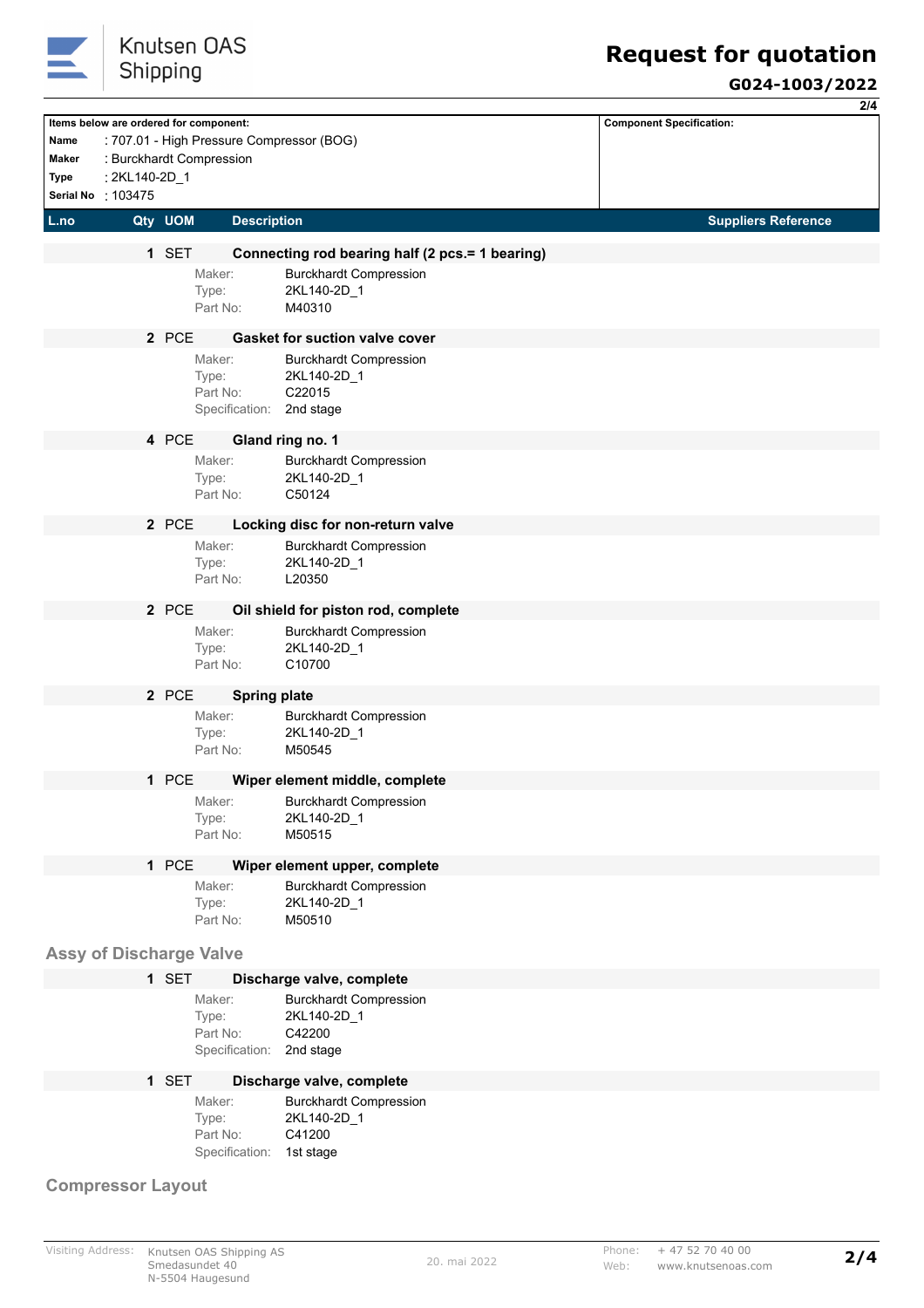

## **Request for quotation**

|                                        | Juppung       |                    |                                                 | G024-1003/2022             |
|----------------------------------------|---------------|--------------------|-------------------------------------------------|----------------------------|
|                                        |               |                    |                                                 | 3/4                        |
| L.no                                   | Qty UOM       | <b>Description</b> |                                                 | <b>Suppliers Reference</b> |
|                                        | 1 PCE         |                    | Set of gaskets/O-rings complete, per compressor |                            |
|                                        |               | Maker:<br>Type:    | <b>Burckhardt Compression</b><br>2KL140-2D_1    |                            |
|                                        |               | Part No:           | A40000                                          |                            |
| <b>Controlled Suction Valve</b>        |               |                    |                                                 |                            |
|                                        | 1 SET         |                    | <b>Controlled suction valve, complete</b>       |                            |
|                                        |               | Maker:             | <b>Burckhardt Compression</b>                   |                            |
|                                        |               | Type:              | 2KL140-2D_1                                     |                            |
|                                        |               | Part No:           | C32001                                          |                            |
|                                        |               | Specification:     | 2nd stage                                       |                            |
|                                        | 1 SET         |                    | <b>Controlled suction valve, complete</b>       |                            |
|                                        |               | Maker:<br>Type:    | <b>Burckhardt Compression</b><br>2KL140-2D 1    |                            |
|                                        |               | Part No:           | C31001                                          |                            |
|                                        |               | Specification:     | 1st stage                                       |                            |
| <b>Guide Bearing and Oil Scraper</b>   |               |                    |                                                 |                            |
|                                        | <b>12 PCE</b> |                    | <b>Strain washer USIT</b>                       |                            |
|                                        |               | Maker:             | <b>Burckhardt Compression</b>                   |                            |
|                                        |               | Type:<br>Part No:  | 2KL140-2D 1<br>M50095                           |                            |
|                                        |               |                    |                                                 |                            |
|                                        | 1 SET         |                    | Wiper element lower, complete                   |                            |
|                                        |               | Maker:<br>Type:    | <b>Burckhardt Compression</b><br>2KL140-2D_1    |                            |
|                                        |               | Part No:           | M50520                                          |                            |
| <b>Installation of Discharge Valve</b> |               |                    |                                                 |                            |
|                                        | 2 PCE         |                    | Gasket for discharge valve cove                 |                            |
|                                        |               | Maker:             | <b>Burckhardt Compression</b>                   |                            |
|                                        |               | Type:              | 2KL140-2D_1                                     |                            |
|                                        |               | Part No:           | C41015                                          |                            |
|                                        |               | Specification:     | 1st stage                                       |                            |
|                                        | 2 PCE         |                    | Gasket for discharge valve cover                |                            |
|                                        |               | Maker:<br>Type:    | <b>Burckhardt Compression</b><br>2KL140-2D_1    |                            |
|                                        |               | Part No:           | C42015                                          |                            |
|                                        |               | Specification:     | 2nd stage                                       |                            |
| <b>Installation of Suction Valve</b>   |               |                    |                                                 |                            |
|                                        | 2 PCE         |                    | <b>Gasket for suction valve cover</b>           |                            |
|                                        |               | Maker:             | <b>Burckhardt Compression</b>                   |                            |
|                                        |               | Type:<br>Part No:  | 2KL140-2D_1<br>C21015                           |                            |
|                                        |               | Specification:     | 1st stage                                       |                            |
|                                        | 1 SET         |                    | Suction valve, complete                         |                            |
|                                        |               | Maker:             | <b>Burckhardt Compression</b>                   |                            |
|                                        |               | Type:              | 2KL140-2D_1                                     |                            |
|                                        |               | Part No:           | C22200                                          |                            |
|                                        |               | Specification:     | 2nd stage                                       |                            |
|                                        | 1 SET         |                    | Suction valve, complete                         |                            |
|                                        |               | Maker:<br>Type:    | <b>Burckhardt Compression</b><br>2KL140-2D_1    |                            |
|                                        |               | Part No:           | C21200                                          |                            |

Specification: 1st stage